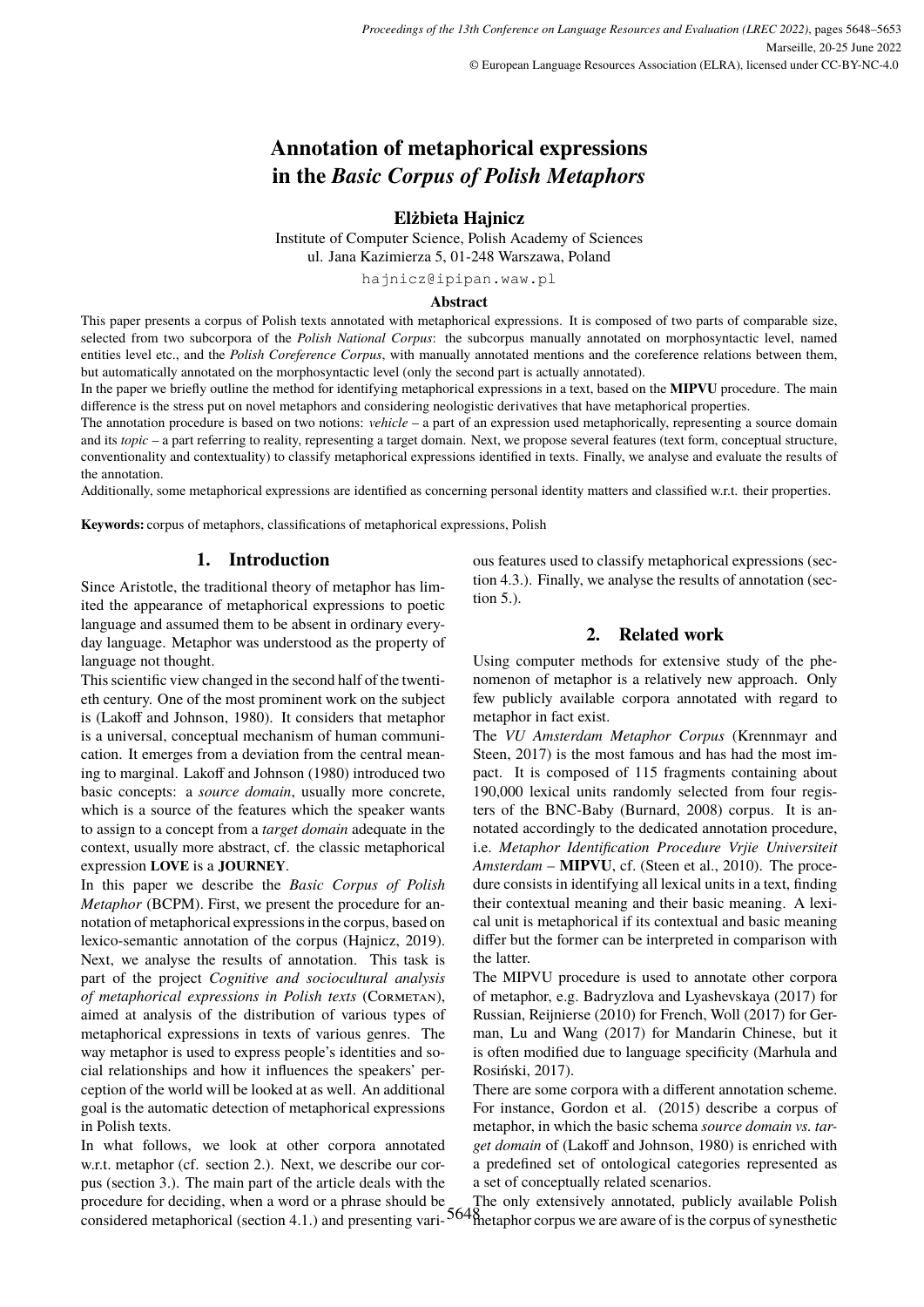metaphors in Polish (Zawisławska, 2016; Zawisławska, 2019). It consists of 1,414 blogs that contain 685,600 tokens, 9,217 of which are grammatically and semantically annotated methaphorical units. Synesthetic metaphors occur when one name is used for various types of sensory perception, e.g. olfactory perception is described by lexemes that primarily activate another sense (e.g. taste), cf. *sweet aroma*.

There also exist a corpus of 1833 short pieces of text sampled from NKJP, composed of 45,000 tokens. Each sample contains at least one adjective-noun phrase which could text literal or metaphorical meaning depending on the context (Wawer et al., 2019).

# **3. The corpus**

BCPM is composed of two parts:

- 700 samples of the Polish Coreference Corpus (PCC), randomly selected in a way that balances various registers of texts accordingly to NKJP assumptions, cf. ch. 3 of (Przepiórkowski et al., 2012),
- 2000 samples of a fragment of NKJP 1M considered in the *Składnica* treebank, selected in way that maximises its size and the number of sentences that have parses in *Składnica*, but preserving the balance of registers.

NKJP 1M is a subcorpus of the Polish National Corpus (Polish acronym NKJP) manually annotated on the morphosyntactic level, cf. ch. 6 of (Przepiórkowski et al., 2012). The PCC (Ogrodniczuk et al., 2015), in turn, is randomly selected from the whole NKJP corpus. Therefore, BCPM as a whole is part of NKJP. The PCC part is composed of 200031 tokens (286 tokens per sample on average), whereas the NKJP part includes 144087 tokens (68 tokens per sample on average). Thus, PCC samples are on average 4.2 times longer than NKJP 1M samples, and the PCC part of BCPM is the larger one. The structure of BCPM is motivated by the fact that we plan to examine the interconnections between metaphor and coreference. On the other hand, we want to test, how information about the syntactic structure of an utterance, its predicate-argument structure, selectional preferences etc. influences automatic metaphor detection. Named entities are annotated in NKJP 1M as well, and this information can help in annotation of metaphors, as named entities often play the role of a metaphor's topic.

# **4. The procedure for annotation**

The annotation is performed independently by two linguists, and conflicts are resolved by the third. In what follows we present the structure of the whole procedure. The whole procedure, together with the lexico-semantic annotation step is performed by means of the *WebAnno* tool (de Castilho et al., 2016) by means of a web browser.

#### **4.1. Identification of a metaphorical expression**

A key step for annotating a metaphorical expression is to state whether a particular word or phrase is metaphorical. Our approach is based on the *Metaphor Identification Procedure* (**MIP**) proposed by Pragglejaz Group (2007) and its modified version *Metaphor Identification Procedure Vrjie Universiteit* (**MIPVU**) described in (Steen et al., 2010).

The procedure is composed of the following steps:

- 1. Reading the whole text (sample) in order to establish its general meaning and subject.
- 2. Establishing, which lexical units were used, including multi-word expressions etc. (contextual meaning).
- 3. Determining, whether another, more basic (more concrete, more precise, not necessarily the most frequent), contemporarily used meaning of each phrase exists, adequate in different contexts (e.g. HEAD – of a de*partment, state etc.* vs. *body part*).
- 4. Stating their common and distinct properties and checking, whether the new meaning can be interpreted through the prism of the old one, distinctly connected to it.

The positive result of the above examination means that we deal with a metaphorical expression. Furthermore:

- 5. If the meaning adequate in context is not distinguished, but the corresponding "basic" meaning is used in a way that goes far beyond its normal usage, we treat it as metaphorical. For instance, there is no separate meaning for DRIVE INTO (in particular, *drive on a tank*) in (1) or for ram, but *capitalism* is not a living being or an object that can drive or ram anything.
- (1) Do To Polski Poland.<sub>GEN</sub> kapitalizm capitalism.nom **wjechał** drive.past into **czołgiem** i tank.INST and completely we.ACC ram.PAST kompletnie nas **staranował**.

'Capitalism drove into Poland on a tank and smashed us completely.'

In contrast to the corpus of synaesthetic metaphors (Zawisławska, 2016; Zawisławska, 2019), we decided not to distinguish neologisms which are derivated from the standard meaning of a word as metaphorical. In the case of general language it is hard to determine a boundary between standard and metaphorical derivatives.

#### **4.2. Scope of annotation of a metaphorical expression**

Often not all parts of an utterance are involved in a metaphor, and sometimes it goes beyond a single utterance. Our annotation is not restricted to single words. We mark its *vehicle* – a part used metaphorically, representing a source domain and its *topic* – a part that refers to reality, that represents a target domain, cf. (Zawisławska, 2019). Note that the figurativeness of an expression emerges from the confrontation of its vehicle and its topic. Both CAPITALISM and POLAND in (1) refer to reality. However, it is CAPITALISM that makes the whole utterance metaphorical, the sentence can be understood literally after deleting it.

Additionally, we select a head of each vehicle – a word that introduces figurativeness to the whole expression. For instance, pasztet, lit. 'pâté' in (2) is used to describe an ugly woman, whereas a phrase *przeterminowany pasztet*, lit. 'expired pâté' emphasises her old age.

5649 a topic can be represented indirectly, by the broad context.A vehicle of a metaphor is always present in text. However,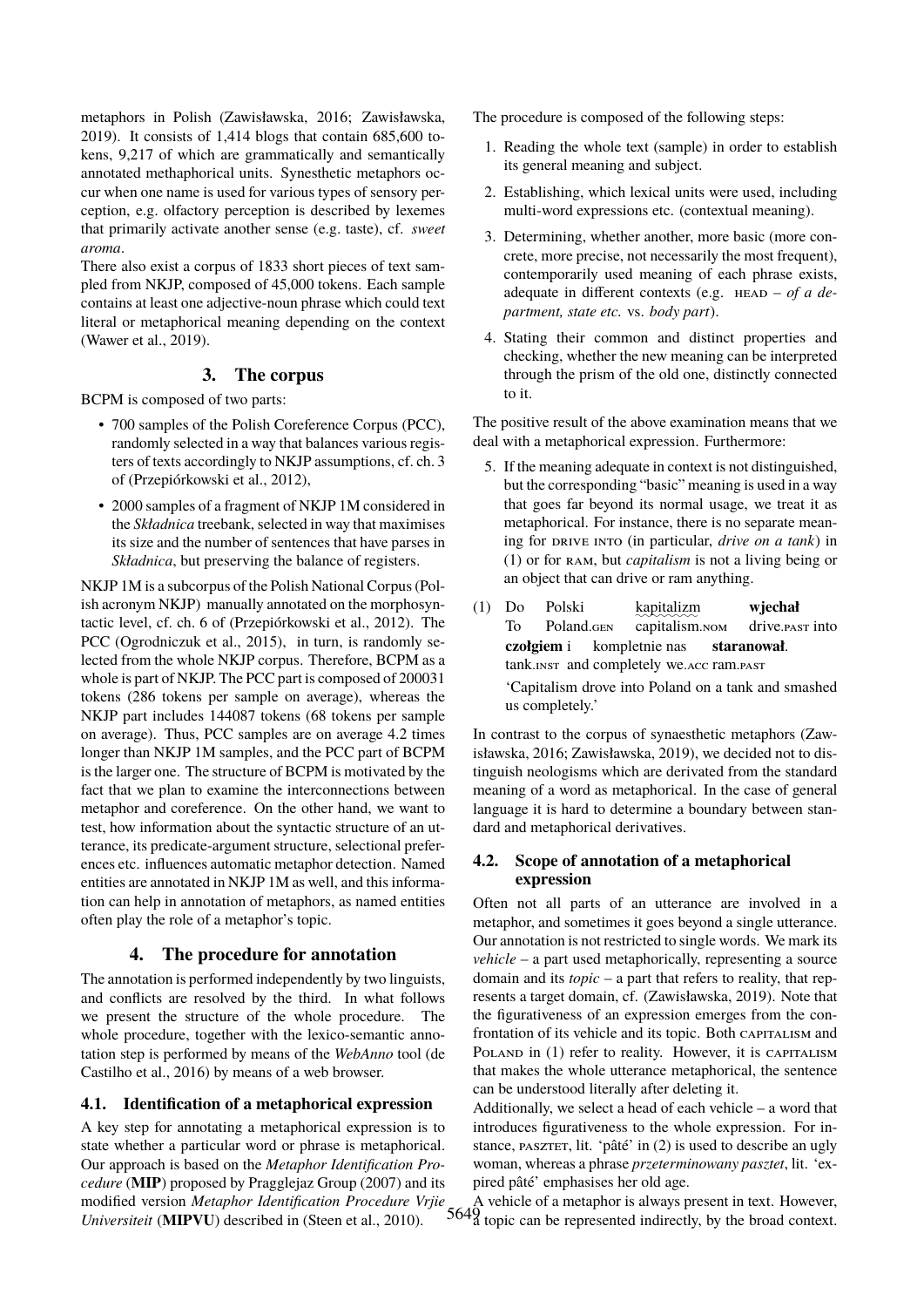We decided to annotate all expressions indicating it. For instance, in (2), the fact that »pâté« posses a palace makes its usage metaphorical. Otherwise, we would have trouble interpreting *zakochać się w przeterminowanym pasztecie* literally as 'fall in love with expired pâté'. Nevertheless, zakochać się lies outside the boundaries of the metaphor and cannot be referred to as its topic. Such a shortened sentence could serve as an example of a metaphor with a topic represented indirectly.

(2) Może perhaps pay.cond opłacałoby mu he.DAT refl. mark fall in love.INF się zakochać w **przeterminowanym pasztecie** z in expired.loc pâté.loc with own.inst własnym pałacem. palace.inst

'Perhaps it would be profitable for him to fall in love with an old, ugly woman with her own palace'

## **4.3. Classification of metaphorical expressions**

All metaphorical expressions identified in a text are classified w.r.t. their various features.

- 1. Text\_form a form the vehicle of a metaphor takes in a text:
	- word the vehicle of a metaphor is composed of a single word, e.g. staranować 'ram' in (1)
	- phrase the vehicle of a metaphor is a phrase, e.g. *wjechać czołgiem* 'drive on a tank' in (1), *przeterminowany pasztet* 'expired pâté' (2);
	- $\bullet$  text if a metaphor has a narrative form (e.g. allegory).
- 2. Structure a conceptual structure of a metaphor:
	- simple involves a single source domain X and a single target Y which enable explication in a form *X is Y* and cannot be decomposed on the text level, e.g. *wjechał czołgiem* 'went on a tank' and *staranował* 'rammed' in (1) or *słodka* (vehicle) zemsta (topic) 'sweet revenge'. Moreover, it has only single topic.
	- relational differs from simple metaphors in that its vehicle relates two or more topics, e.g. the vehicle *zbudowane* 'built' in 3 relates two topics – 'organisms' and 'proteins'.
	- elaborated contains additional terms from a source domain emphasising and expanding the metaphorical expression, e.g. *przeterminowany pasztet*, lit. 'expired pâté', an old, ugly woman in (2).
	- mixed a target domain is described by means of several source domains. An example of a mixed mataphor is (4); the structure of its simplified version (5) is presented on Figure 1.
	- layered there are two source domains that are put one onto the other, and each has its own topic from different domains, cf. (6).
- 3. Characteristics specification of a typical source domain for the *X is Y* model:
	- personification describing abstracts, objects and animals as people;
	- animisation describing abstracts, objects and sometimes people as animals;
	- reification describing abstracts, animals and sometimes people as objects;
	- depersonification describing people as objects or animals in a way depersonalising them.

For instance, in (1) we deal with personification (a **political system** is an **aggressor**), in (4) we deal with reification (a **world** is a **building**) and animisation (a **building** is an **animal**).

We decided to distinguish depersonification which specifies a target domain, not a source one. It is applied for metaphors depreciating the humanity of a person in spite of whether they refer to a person as an object (*pasztet*, lit. 'pâté', *szmata* lit. 'rag') or an animal (*suka* 'bitch'). Thus, it describes people as objects or animals in a way depersonalising them. This is especially important from the point of view of assessing the identity issues.

- 4. Contextuality showing whether and to what extent the figurativeness of an utterance depends on its context:
	- contextual interpreting an utterance as metaphorical, with pointing its source and target domains, depends on the context; usually it can be interpreted literally and a topic of metaphor is located outside the utterance;
	- self contained an utterance can be completely, metaphorically interpreted regardless of the context.
- 5. Conventionality

The conventionality of a metaphorical expression means that it is established in culture and language, and the metaphorical meaning is distinguished and represented in dictionaries. Since our corpus is annotated with PLWORDNET LUs, this annotation serves as a primary source of this classification. Nevertheless, annotators can check whether the meaning is distinguished in other dictionaries<sup>1</sup> Therefore, we annotated conventionality of a metaphorical expression as standard, external and novel – used spontaneously as a result of the free play of associations. Since sometimes dictionaries ilustrate a single word meaning with both standard and metaphorical examles, we have added yet another subcategory – included.

(3) ✿✿✿✿✿✿✿✿ *Wszystkie* ✿✿✿✿✿✿✿✿ *organizmy* All.nom organisms.nom [...] built.nom.pl are of [. . . ] *zbudowane są z* ✿✿✿✿✿ *białek*. proteins.gen

'All organisms are made of proteins.'

 $5650$ (https://www.wsjp.pl) and USJP (Dubisz, 2006), its elec-<br> $5650$  conject version bttps://sip.pwn.pl.html • unknown – a lexicographer cannot establish the structure of a metaphorical expression. <sup>1</sup>Two dictionaries serve as such secondary sources: WSJP tronic version https://sjp.pwn.pl.html.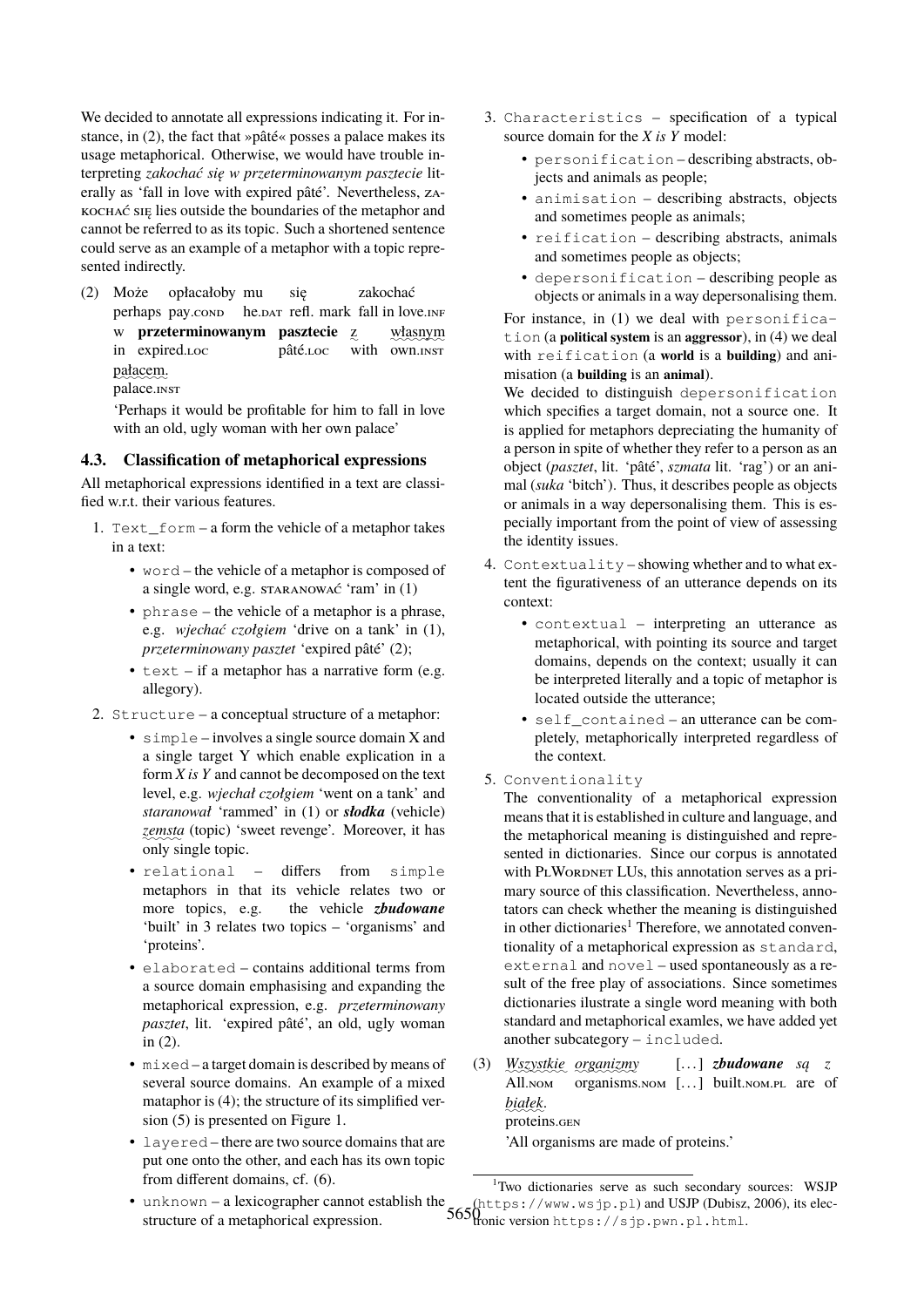

Figure 1: Graphical presentation of a metaphorical expressions with two complex topics and incoherent vehicles

(4) ✿✿✿✿ *Świat* world.nom *walił się* crumble.imperf.past *z* with *hukiem*, thud.inst a and from behind ruins.GEN bare.IMPERF.PAST *zza ruin szczerzyła zęby* teeth *najokrutniejsza* ✿ *z* ✿✿✿✿✿ *prawd*. cruel.nom of truth.nom

'The world was collapsing with a bang, and from behind its ruins the cruelest truth was baring its teeth.'

(5) *Zza* from behind *ruin* ruins.gen ✿✿✿✿✿✿ *mojego* my.gen ✿✿✿✿✿ *świata* world.gen *szczerzyła* bare. IMPERF. PAST teeth cruel. NOM *zęby* ✿✿✿✿✿✿ *okrutna* ✿✿✿✿✿✿ *prawda*. truth.<sub>NOM</sub>

'From behind the ruins of my world the cruel truth was baring its teeth.'

The idea of layered metaphor is illustrated by (6). The vehicle *napakowane* 'packed' with the topic *wina* on the primary level refer to a source domain meaning 'full', 'stuffed'. However, referring to 'muscular' involves another, itself metaphorical interpretation of 'packed' – *to pack at a gym*. This additional interpretation forms another layer of metaphoricality of the expression.

(6) *Napakowane* packed.nom *owocem*, fruit.inst *muskularne* muscular.nom *niczym* like *Sylvester* Sylvester. Statistic Metal *Stallone wina*.

'Wines packed with fruit, muscular like Sylvester Stallone.'

A metaphor can be composed of a chain of metaphorical expressions, that usually refer to the same topic. Since we annotate each metaphorical expression on its own, we add information that a metaphor continues.

Finally, for the sake of analysis of issues connected with people's identity, we consider an additional category identity that takes values: gender, sexuality, family, friend/foe, ethnicity, individual/group, class, age, liking, views, other. Contrary to other categories, several of them can be adequate for a single metaphorical expression.

# **5. Results of the annotation**

The process of annotation has turned to be hard and slow. Therefore, we decided to annotate only the PCC part of the corpus. Below we discuss the result of annotation of 343 samples containing 98,336 tokens performed by two annotators for each sample.

(7) 
$$
\pi = \frac{P(A) - P(E)}{1 - P(E)},
$$

$$
(8) \hspace{1cm} P(A) = \frac{\mathbf{n}_b}{\mathbf{t}},
$$

(9) 
$$
P(E) = \sum_{k \in K} \left(\frac{\mathbf{n}_k}{2\mathbf{t}}\right)^2,
$$

where  $T$  is a set of tokens,  $K$  is the set of classes for annotation, and  $t$ ,  $k$  are cardinalities of s  $T$ ,  $K$ , respectively. Next,  $n_b$  is a number of all common choices and  $n_k$  are total choices of a class  $k \in K$ .

The main step of the annotation is to choose whether a particulard word or phrase is a vehicle for a metaphorice expressions. The total number of metaphorical expressions in the corpus is 8547, their average number in a sample is 16. It means the only 5,5% of tokens are considered metaphoric<sup>2</sup>. If we include tokens annotated by neither of annotators in  $n_b$ , then we obtain  $P(A) = 0.94$ ,  $P(B) = 0.89$  and hence  $\pi = 0.41$ . However, if we limit ourselves to tokens annotated by at least one annotator, we obtain  $P(A)$  = 0.28. However,  $n_{k/} = 2t$ , and we cannot calculate  $\pi$ .

In what follows, the calculations of the inter-annotators agreement of the various features of metaphorical expressions is calculated only for tokens considered vehicles by both annotators. Hence, from now  $t = 2410$ .

In Table 1 we present the distribution of annotators' choices for various features of metaphorical expressions. They are source information for calculating the  $\pi$  statistics (Table 2). The symbol '\*' means that the annotator did not make any choice for the particular feature<sup>3</sup>.

The values of the Scott's  $\pi$  statistics are low, especially w.r.t. to their  $P(A)$  part. The reason is that the distribution of all features is unbalanced. The most dominating classes for all features are presented in the lower part of Table 2.

Domination of each type (class) for every feature is justified. Domination of '\*' for Identity results from that the personal identity issues are not involved in every metaphor. The most balanced feature is Characteristics. However, the domination of reification is surprising – we have supposed that this feature is not adequate for most MEs (\*\*' value). Observe, that this feature has the lowest  $P(A)$ statistics.

Such domination causes that  $P(E)$  is high, due to the way its is calculated. Therefore, Scott's (Scott, 1955)  $\pi$  statistics is not appropriate for such unbalanced data (Cohen's (Cohen, 1960)  $\kappa$  does not differ from it with this respect). Both underestimate the quality of the annotation.

We use Scott's (Scott, 1955)  $\pi$  statistics to calculate the interannotator agreement:

5651 <sup>3</sup>This is the *WebAnno* convention. $2$ The whole number of tokens includes punctuation marks etc.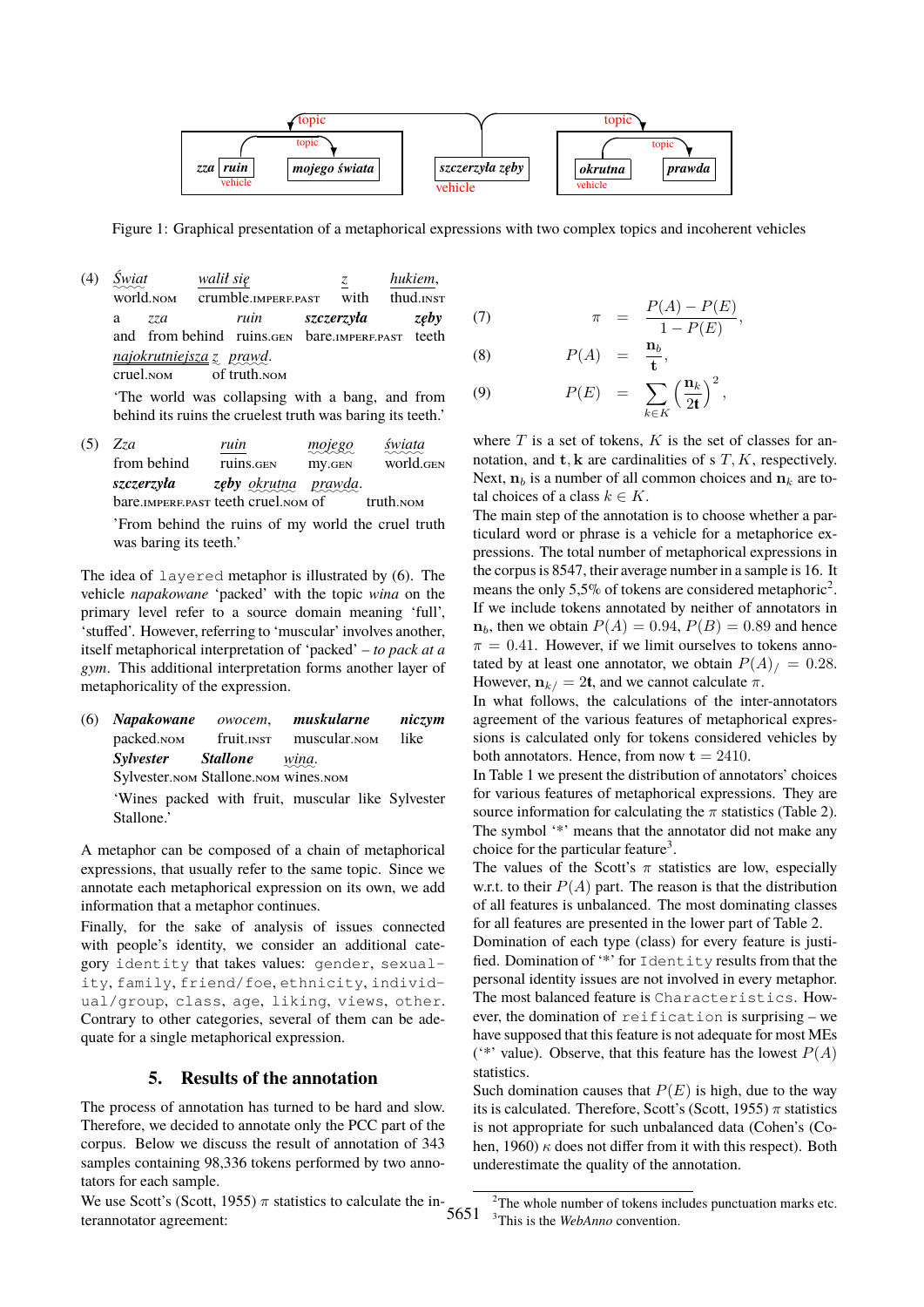Table 1: The distribution of annotators' choices for various ME features

| feature         | names of classes and their cardinality                                                    |
|-----------------|-------------------------------------------------------------------------------------------|
| structure       | elaborated: 461, layered: 29, mixed: 285, relational: 500, simple: 3535, unknown: 7       |
| conventionality | $*$ : 2, external: 292, included: 214, novel: 552, standard: 3757                         |
| characteristics | *: 1449, animisation: 366, depersonification: 58, personification: 635, reification: 2309 |
| contextuality   | $\cdot$ : 2, contextual: 333, self contained: 4482                                        |
| text form       | phrase: 569, text: 23, word: 4226                                                         |

| feature    | structure | conventionality | characteristics | contextuality  | text form | identity |
|------------|-----------|-----------------|-----------------|----------------|-----------|----------|
| both       | 1591      | 1807            | 1231            | 2206           | 2068      | 1539     |
| P(A)       | 0.66      | 0.75            | 0.51            | 0.92           | 0.86      | 0.64     |
| P(E)       | 0.56      | 0.63            | 0.34            | 0.87           | 0.78      | 0.56     |
| $\pi$      | 0.23      | 0.33            | 0.26            | 0.35           | 0.35      | 0.17     |
| class name | simple    | standard        | reification     | self contained | word      | $\ast$   |
| number     | 3535      | 3757            | 2309            | 4482           | 4226      | 3594     |
| part       | 0.73      | 0.78            | 0.48            | 0.93           | 0.88      | 0.75     |

Table 2: Statistics for annotators' choices of features

Table 3: Statistics for annotators' choices of topics

| topics'<br>number number | equals | equals<br>part | overlaps overlaps<br>number part |      |
|--------------------------|--------|----------------|----------------------------------|------|
| 4373                     | 992    | 0.23           | 1397                             | 0.32 |

Identity causes additional problems, since it is a multichoice feature. Therefore, the real number of evaluated classes k satisfies the inequality  $k < k < 2^k$ . The evaluation based on the identity of whole classes, not particular elements, has to be underestimated.

The next feature to be estimated for the quality of metaphorical expressions' annotation in the BCMP is the choice of topics for each ME vehicle. It is hard to use any sophisticated statistics here, since most metaphorical expressions has topics, but each time they are different sets of tokens and their number varies from 0 to 2. What is more, we expect annotators to mark all elements of a phrase being a topic. It is especially important for complex metaphors, cf. example (4) and its visualisation on Figure 1. Nevertheless, some annotators indicate only topics' heads, some include punctuation marks and other does not etc. Therefore, we decided to consider two cases:

- 1. the complete equality of topics' annotations interpreted as sets of tokens;
- 2. the overlapping of such topics' annotations.

These results show that choosing the proper set of topics for  $565\frac{2}{100}$  at our corpus is now too small to obtain good results in this In both cases the number of topics has to be equal and each topic should have its counterpart. Therefore, even if one topic is identical in both annotations, we cannot accept is as consistent if one of annotators indicated another topic. The results of the evaluation of the topics assignment is present in Table 3. The actual evaluation values (the 'part' columns) are similar to  $P(A)$  element of  $\pi$  and  $\kappa$  statistics.

a metaphorical expression is a hard task.

Finally, we analyse the annotation of the Continuation relation. Usually, metaphorical expressions occur in a text independently, sometimes forming complex expressions as i (4). Connected separate MEs are rare. Some annotators probably completely ignored annotating this relation. Consequently, there is 1501 occurrences of the relation in the whole corpus (31% of MEs), with 59 chosen consistently (4% of relations). Remember, however, that relations link two metaphorical expressions, source and target, and the last one could be an ME chosen by the one annotator only.

# **6. Conclusions**

In this paper, we have discussed the scheme of annotation of metaphorical expressions in a corpus of samples of Polish texts, in which metaphorical expressions are annotated. The procedure for deciding whether we deal with a metaphorical expression or not is based on the *Metaphor Identification Procedure Vrjie Universiteit* procedure. For each metaphorical expression, its vehicle and topic(s) are identified in text, and the expression is classified w.r.t. its various features.

The procedure for annotation turned to be complicated. Even though the instruction for annotation (Hajnicz et al., 2020) was very detailed, annotators has had problems in determining whether a particular expression is metaphorical or not. The identification of all topics (and their text scope) of a particular ME turned to be hard as well. On the other hand, the task of choosing the features of MEs was performed satisfactorily, perhaps because of the domination of the one class for each feature. Such situation may lead to their overusing, but this is a consequence of the choice of features.

The procedure of superannotation of the corpus is nearing completion. Next we plan experiments with automatic detection of metaphorical expressions in text, but we are afraid